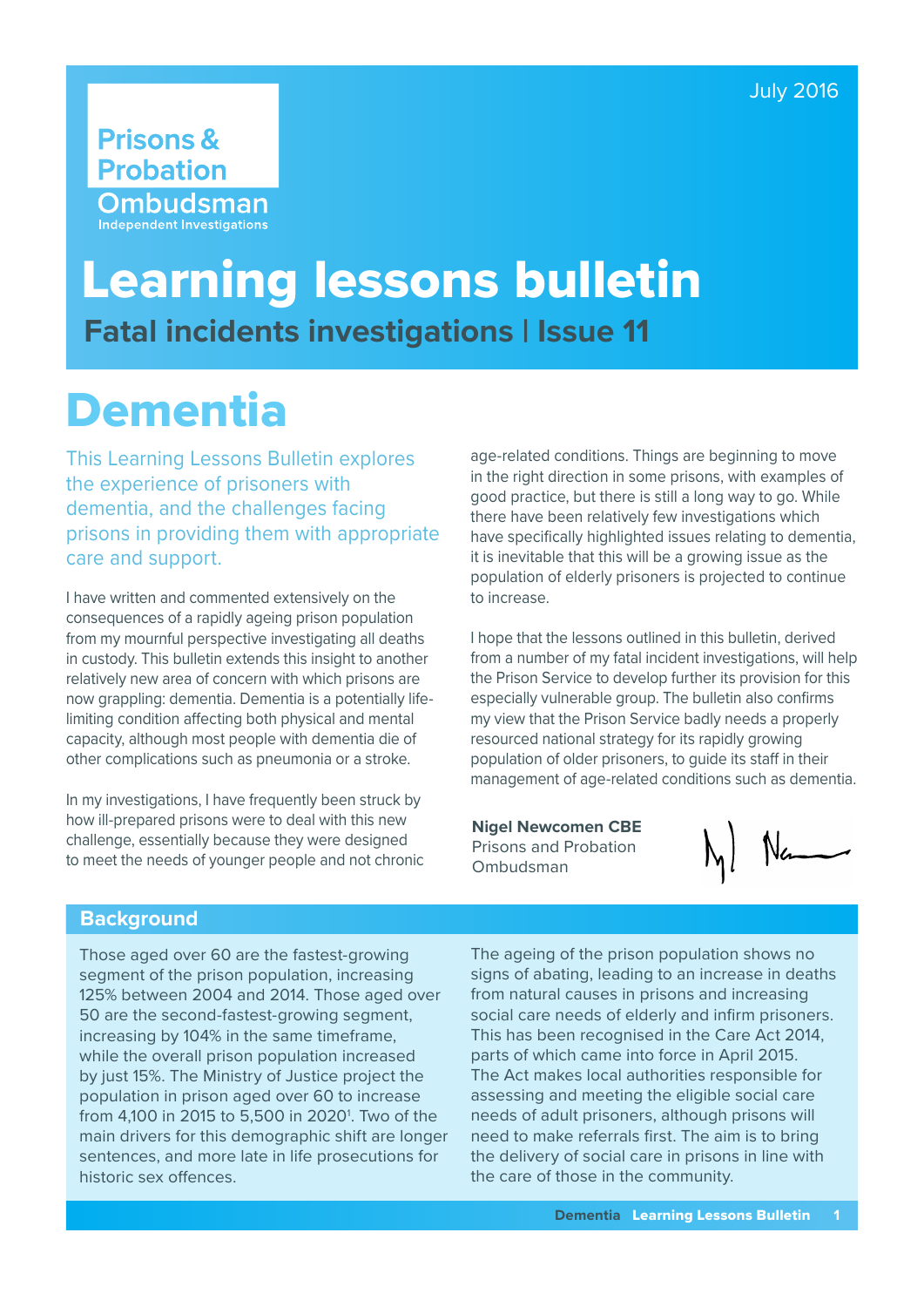Dementia is a condition associated with the ageing population. A range of services are available in the community for dementia, including regular GP reviews, referral to specialists when necessary, local authority help with social care, support to help plan for the future and access to charitable organisations. That is not to say that dementia care in the community is always perfect. Care needs to be personalised, and improvements in dementia care are needed not just in prisons, but in hospitals too<sup>2</sup>.

The government has recognised the need for improvement, and in 2012 the Prime Minister launched a national challenge to fight dementia. This detailed a programme of action to boost dementia research and deliver improvements in health and care. In 2015, this was extended, with plans set out for continuing improvements through to 2020<sup>3</sup>. Earlier this year, the Department of Health issued an Implementation Plan which set out actions to ensure that the commitments made in the 2020 Dementia Challenge are effectively delivered<sup>4</sup>.

Dementia is a consequence of damaged brain tissue and covers a range of different conditions that mainly affect older people, with fewer than 5% of cases being 'early onset' (before the age of 65 years)<sup>5</sup>. Alzheimer's disease is the most common form of dementia, accounting for around 62% of cases; it destroys nerves and brain cells, disrupting transmitters which carry messages in the brain, particularly those responsible for storing memories.

Vascular dementia accounts for around 17% of cases and results from reduced blood flow to the brain as a result of narrowing and blockage of the small blood vessels in the brain, from a major stroke or series of mini-strokes. Other forms of dementia can have many other causes, such as drinking excessive alcohol over a long period of time or

# **Dementia and decision-making**

When someone has dementia they may, over time, lose the capacity to make decisions about their care and treatment and other important decisions affecting their lives. People being treated for dementia will usually have to make some decisions about their care during the course of their illness, including matters such as whether they want to be

chronic illness. Dementia can impair many functions including memory, decision-making, concentration, problem-solving, communication and motor skills, as well as leading to personality change.<sup>6</sup>

In 2014, academics from King's College London and the London School of Economics estimated that there would be about 850,000 people in the UK with dementia by 2015 . The number of prisoners affected is unknown, although the Mental Health Foundation estimated it at approximately 5% of prisoners over 55 years old.<sup>8</sup> If this is the case, there are likely to be several hundred prisoners with dementia.

While relatively few of our fatal incident reports specifically mention dementia, this is not to say that deaths of people with dementia in prison are rare. Many of the older prisoners whose deaths we have investigated had some form of dementia, but our reports are unlikely to refer to their dementia unless it was relevant to the circumstances surrounding their death.

We have investigated some deaths where the prisoners already had dementia at the time they were sent to prison and others where dementia developed during their sentence. Although awareness of dementia is increasing within the Prison Service, few changes have been made to address the specific needs of people with dementia.

In 2013, the National Offender Management Service issued a quide for prison officers<sup>9</sup>, to help them understand dementia and deal more effectively with prisoners who are affected. This bulletin aims to identify some learning from our investigations into deaths of prisoners with dementia, in order to help Prison Service staff deal more effectively with this group of prisoners. Most of the case studies used in this bulletin predate the Care Act, and it is to be hoped that the implementation of the new legislation will make a positive difference in prisons.

resuscitated if their heart or breathing stops and whether they consent to the sharing of confidential information. Prisoners must be regarded as having mental capacity to take such decisions and where clinicians consider they do not have capacity, as defined by the Mental Capacity Act 2005, they need to document their decisions. In such situations, family or friends can act as advocates, or, if there is no one else able to represent the person who is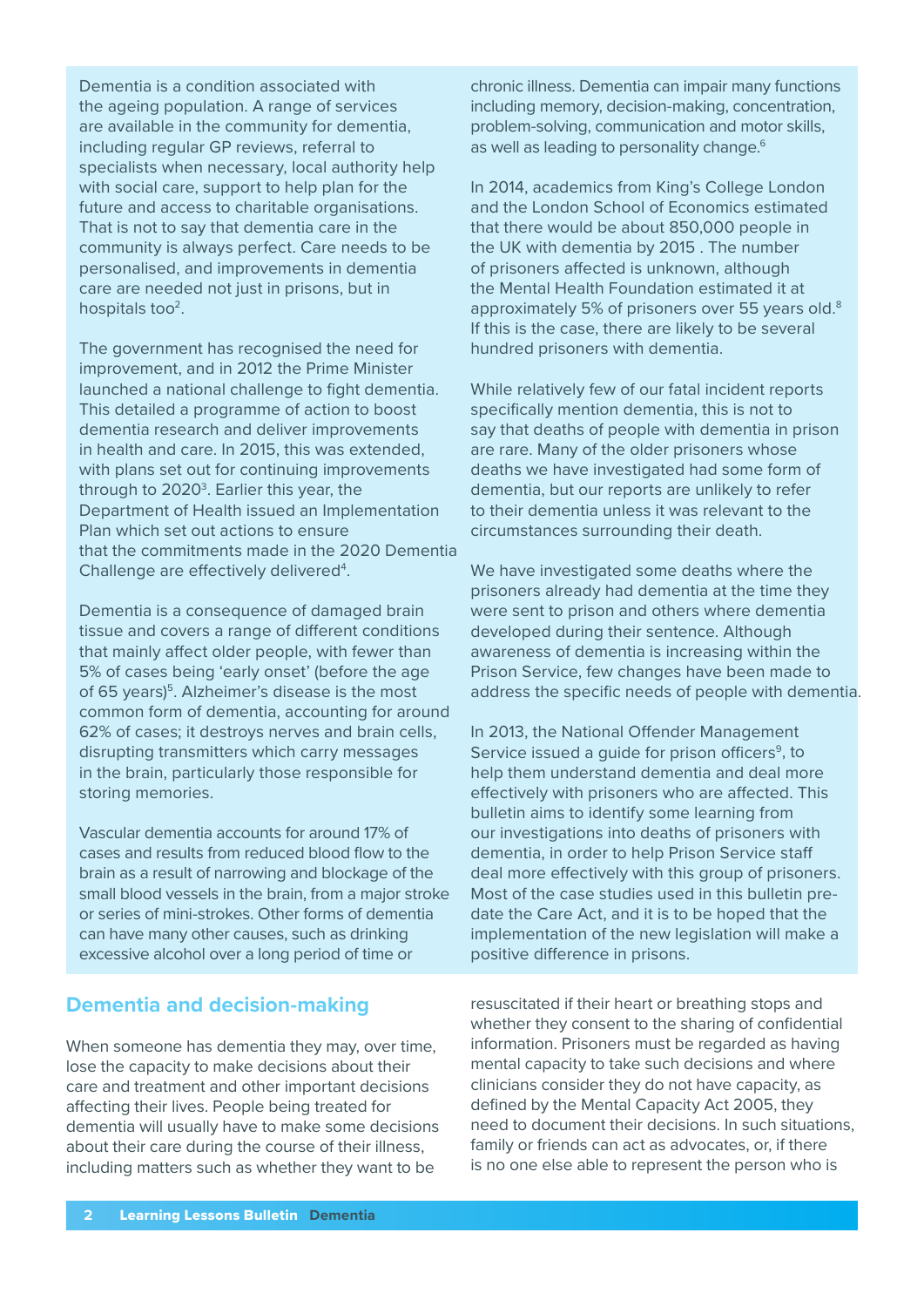independent of the service, independent mental capacity advocates can be used, as should have been the case for Mr A.

### **Case study A**

Mr A was admitted to prison in 2009, at the age of 79. He was already suffering from diabetes, heart disease and dementia. His health deteriorated over time and, in 2013, he was admitted to a specialist unit in the prison for older prisoners with long term medical conditions. On admission, a care plan should have been completed involving an assessment of Mr A's mental capacity to see if he was capable of discussing his future care arrangements. No plan was completed and healthcare staff did not discuss with Mr A his preferences about his care and treatment, including whether he wanted to be resuscitated if his heart or breathing stopped.

An undated note in Mr A's medical records stated that he did not have the mental capacity to make an informed decision and should be referred to independent mental capacity advocates. Such advocates are used for people who lack the capacity to make important decisions, when there is no one else able to represent the person who is independent of the service. This referral was not made. When Mr A died, there was confusion about whether to try to resuscitate him, because no clear decision about his mental capacity or whether he should be resuscitated had been made. Resuscitation was attempted but was unsuccessful.

We concluded that a properly considered, comprehensive and recorded care plan would have better guided staff and addressed Mr A's needs and recommended that such a plan should be the standard expectation in similar cases in future.

### $66$

When Mr A died, there was confusion about whether to try to resuscitate him"

# **Responsibilities and neglect**

Prison Service Instruction (PSI) 15/2015, Adult Social Care, outlines the services prisons can expect from local authorities under the Care Act and the responsibilities of different agencies. The delivery of care and support in eligible cases is now the responsibility of the local authority and each prison should have a local lead for adult social care to liaise with the providers. Prisons must now work with the local authorities to develop care and support plans for each prisoner with eligible needs. In the past, before the Care Act was implemented, we found that communication failures caused delays and, sometimes, neglectful treatment, as was the case for Mr B.

#### **Case study B**

Mr B was 63 years old when he was sent to prison. He had several health problems, but in particular he had been diagnosed with vascular dementia, caused by a lack of blood to his brain, thought to have been caused by high blood pressure and previous strokes. A number of professionals assessed him to identify his care needs. He had a disability care plan, received appropriate medication and healthcare staff monitored him frequently. However, no one took overall responsibility to ensure that all his needs were met. Healthcare staff decided that the cause of his dementia was largely physical, and the mental health team did not assess him for almost a year.

Mr B did not always remember to take his medication as prescribed and his personal hygiene deteriorated. He was seen by a doctor when he complained of painful feet, and the doctor noted that this was due to poor hygiene. The doctor made a referral to a podiatrist, but there is no record of this ever happening. A healthcare manager at the prison told our investigator that Mr B would have had to make a written application to see a podiatrist himself, if he wanted to be treated. We found this to be neglectful for a man with his poor mental capacity.

At the end of life, prison managers decided that Mr B should be restrained by an escort chain in hospital, without a proper risk assessment that took into account his health and mobility. He was restrained for three days in hospital before the restraints were removed, two days before he died.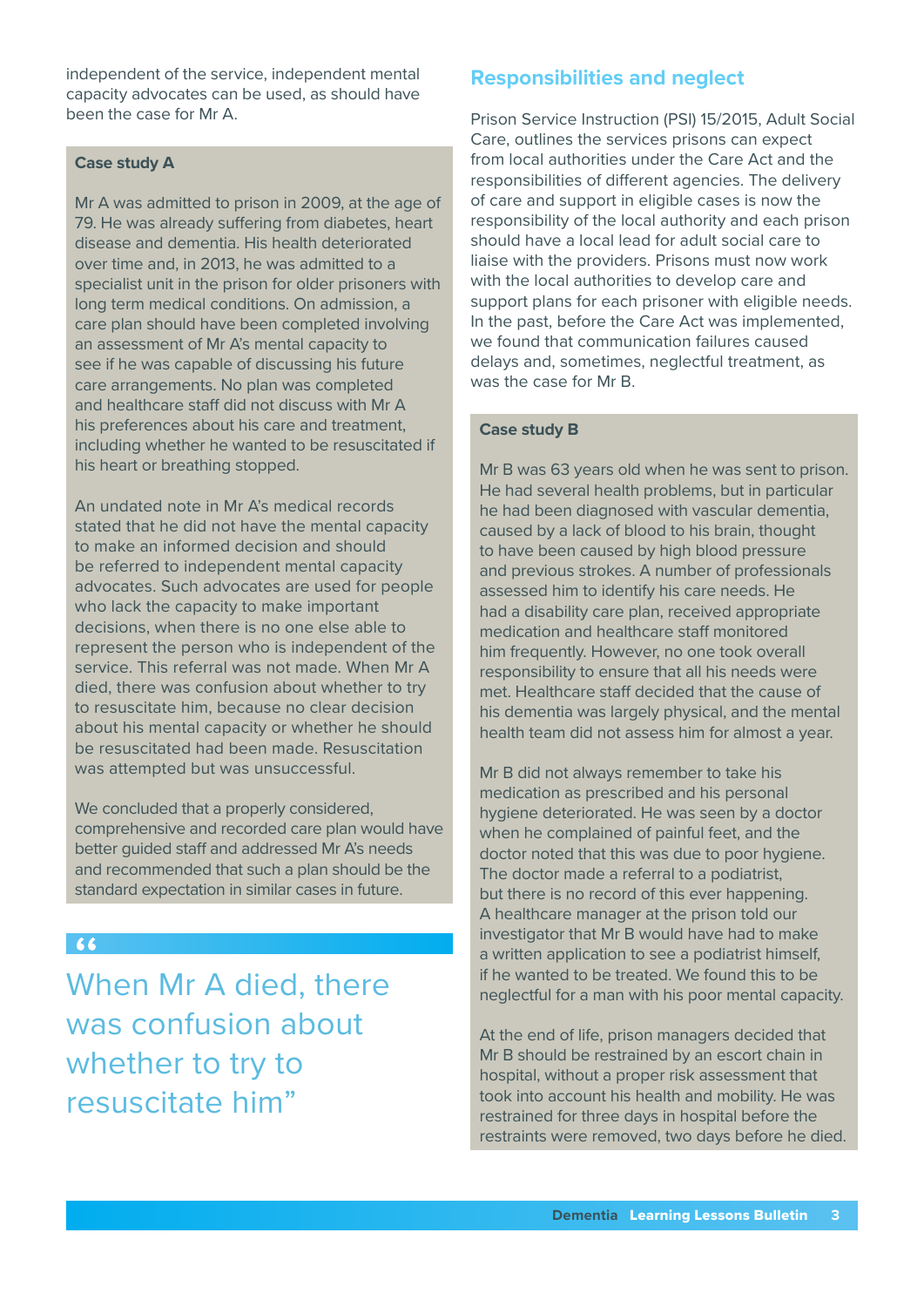# **Caring for those with dementia**

The prison estate was designed for young, fit men and not for its current ageing population. Often, small cells originally meant for one man now hold two. It is often not even possible to get a wheelchair into the cell and, in most prisons, the majority of cells are not at ground floor level. There is often a waiting list for any more accessible cells. Lack of appropriate space or facilities can make it difficult for prisons to provide care that would be equivalent to that in the community.

## **Good practice**

**HMP Whatton has a special cell which can be allocated to prisoners with either mobility impairments or dementia. It originally held four men and now houses a maximum of two (including a prisoner carer if necessary). The cell has been designed to support prisoners with dementia, with a large clock, clear signs and a door frame of a different colour to the door.** 

**Some prisons promote the Dementia Friends scheme, to raise awareness for other prisoners and for staff. This is an Alzheimer's Society initiative designed to change people's perceptions of dementia.**

Under the Care Act, where the prisoner meets the eligibility criteria for social care, local authorities are responsible for meeting those specific needs. Where prisoners do not meet the eligibility criteria for local authority care, the local authority should help with developing each support plan. This should set out what needs to be done to meet a prisoner's current needs, and help to prevent or delay the prisoner developing additional needs. However, responsibility for delivering the plan rests with the prison, although this responsibility may be joint with other agencies such as healthcare and voluntary sector services.

Prisoners are likely to need support in other ways, such as with collecting their food, cleaning their cell, and other day to day tasks. Much of the social care delivered in prisons is provided by other prisoners. Formal arrangements are often put in place where risk-assessed prisoners are employed to provide extra support to prisoners who need it, as in the case of Mr C.

#### **Case study C**

When Mr C first arrived in prison, aged 63, he had a number of complex health problems, including heart disease, hypertension and diabetes. He was prescribed medication and received hospital treatment on a number of occasions.

During his time in prison Mr C's physical health deteriorated. He had a number of falls, was subsequently advised not to leave his cell, and was given a wheelchair. Staff also began to raise concerns about his memory. They recognised that his speech was slow, he lost track of conversations and he struggled to remember to take his medication. He was later diagnosed with dementia.

As his health needs increased, Mr C was appropriately referred to hospital and local community services. An external social care provider visited the prison to assess Mr C's care needs, but he declined their help. However, Mr C received support from other prisoners. One of Mr C's friends and another prisoner both took short wheelchair pushing courses and became Mr C's "wheelchair buddies", taking him to areas of the prison he would not have been able to get on his own, including the healthcare centre and visits room. One of these prisoners subsequently took on a full caring role for Mr C. This involved collecting his meals, helping him to get dressed and to wash his clothes, and accompanying Mr C around the prison.

In the final months of his life, the support of his prisoner carer helped Mr C to carryout his daily tasks, with as much normality and dignity as possible. Mr C died from hypertensive heart disease, aged 73.

#### $66$

Much of the social care delivered in prisons is provided by other prisoners."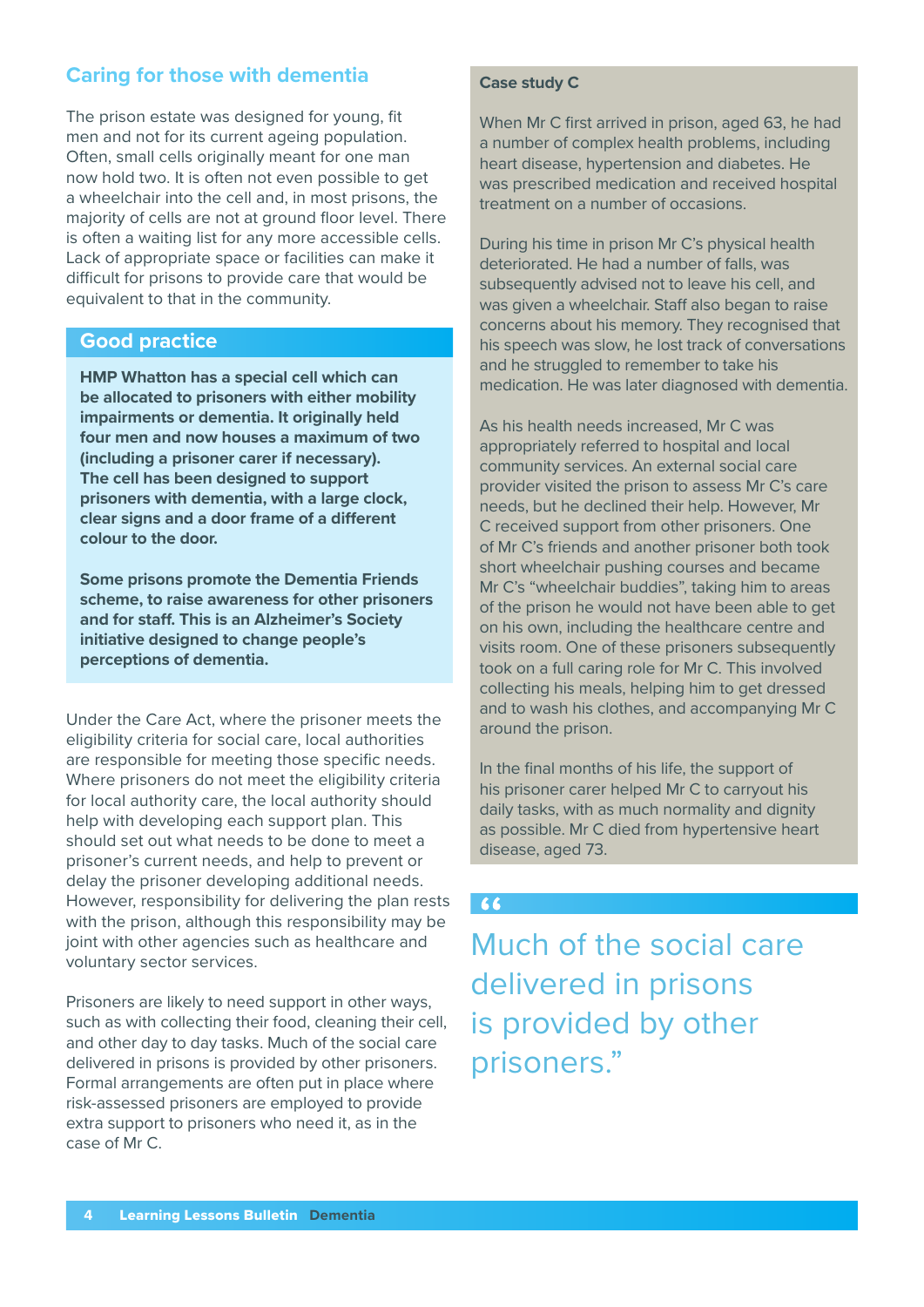When used effectively, prisoner carers can provide essential support to prisoners with dementia or other vulnerabilities, helping to improve the quality of their day to day life, as well as helping the carer to develop a skill and make a positive contribution to their prison community. However, prisoner carers must be properly managed and their duties should be appropriate. It is important that assessments and safeguards (equivalent to those conducted in the community) are still put in place in addition to any support from prisoner carers.

On occasions, investigations have found evidence of informal caring arrangements made by prisoners themselves, or prisons over-relying on prisoner carers. Prison Service Instruction 17/ 2015, Prisoners Assisting Other Prisoners, provides guidance about the appropriate use of prisoners as carers. Prisons should not rely on prisoner carers to provide assistance that is the statutory responsibility of another service, such as health or social care services. The arrangement must be appropriate for both the carer and the person receiving care, the care provider must be given appropriate training, and necessary safeguards need to be put in place

# **Restraints**

Elderly and infirm prisoners often need to travel to and from hospital for appointments and treatment. When a prisoner leaves the prison, a risk assessment is conducted to decide whether the use of restraints is appropriate. The Prison Service has a responsibility to protect the public, and the decision should be based on the prisoner's motivation and ability to escape, and the harm they would pose if they were successful at doing so. The decision should take into account the actual risk the prisoner presents at that time, taking into account their current health and mobility.

The inappropriate use of restrains is a recurring issue in our investigations. Despite making numerous recommendations about restraints, and publishing a learning lessons bulletin on the topic, we continue to find too many cases where restraints have been used inappropriately on infirm and terminally ill prisoners, including those with dementia.

#### **Case study D**

Mr D was aged 72 when he first arrived in prison. At the time he suffered from diabetes, rheumatoid arthritis and poor vision. During his time in prison his general health gradually deteriorated. He developed heart disease and kidney disease, and he suffered increasing memory loss, which led to a diagnosis of moderate dementia. His mobility also deteriorated, and he was assigned a disability carer who helped him to move around his cell and carry out daily activities.

One day, Mr D appeared noticeably unwell and confused. He seemed to be dehydrated and was unable to stand up, so was sent to hospital. An escort risk assessment was carried out which indicated that he was a low risk to the public. A nurse completed the healthcare part of the assessment. She said that there were no medical objections to the use of restraints, but pointed out that Mr D used crutches or a wheelchair, at best was only able to take a few steps, and was in a very confused state of mind. In spite of this, an operational manager recommended that Mr D should be restrained, and another manager approved the use of restraints. He was escorted to hospital by two officers, and attached to one of them with an escort chain. This is a long length of chain with a handcuff at each end, one of which is attached to the prisoner and the other to the officer.

Mr D was diagnosed with pneumonia and remained in hospital for two days. Throughout this time he continued to be attached to an officer by an escort chain. He began to have serious breathing difficulties, at which point one of the escorting officers called the prison and asked for a review of the need for restraints. The prison made no immediate change. Minutes later Mr D became unresponsive and the officer removed the escort chain. He was pronounced dead shortly afterwards.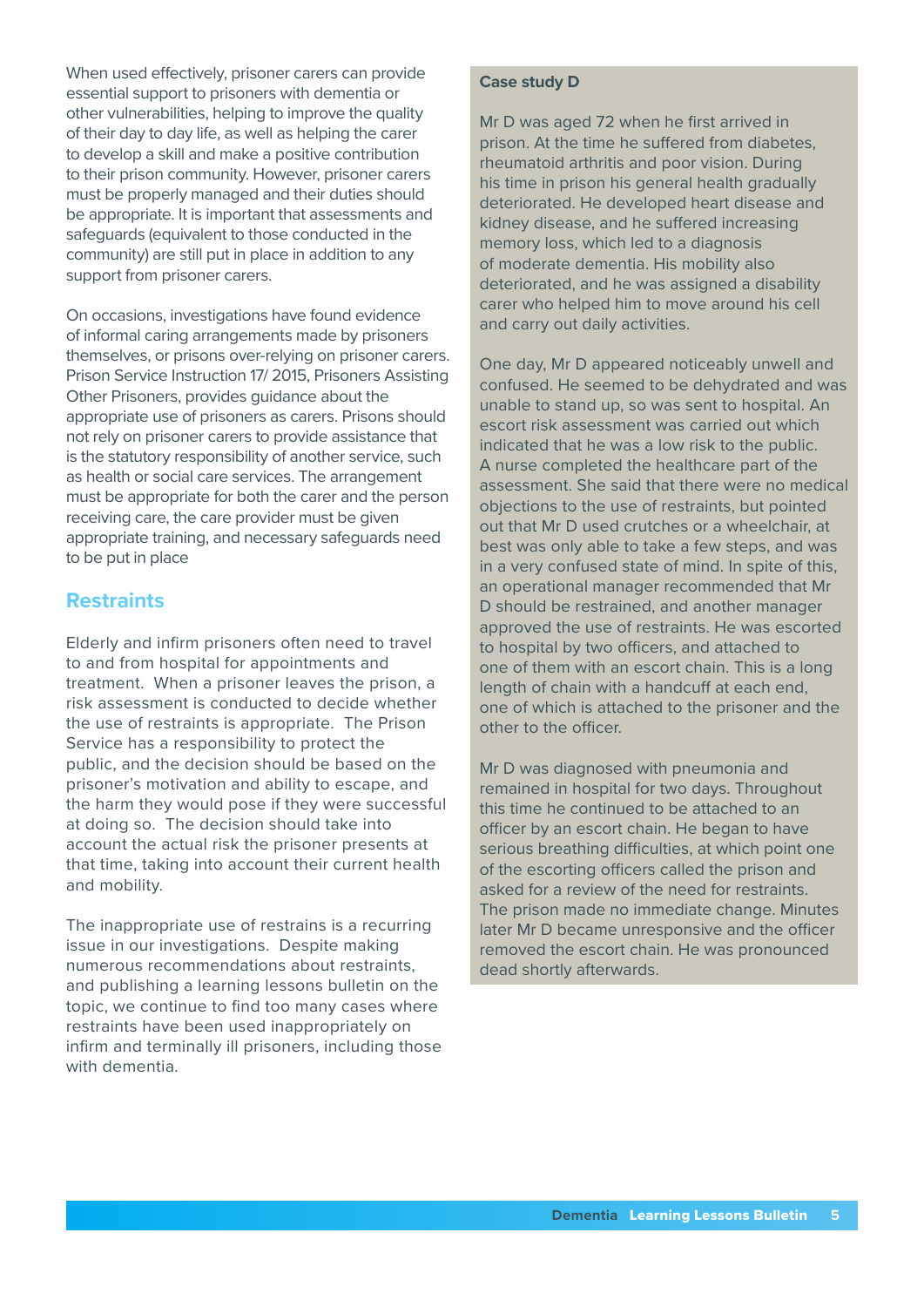The Prison Service has a fundamental responsibility to protect the public, but this must be balanced with humanity. Mr D's initial assessment indicated that he was low risk of escape and that his mobility was poor. Furthermore, he had dementia and was very confused, which would have made it hard for him to comprehend what was going on and why he was restrained. It is therefore difficult to understand why managers concluded that an escort chain was necessary in the first place, and why they did not approve its removal when an officer called the prison to ask for permission to do so. It is unacceptable that a very ill, immobile and confused old man should be chained to an officer until he died.

# $66$

It is unacceptable that a very ill, immobile and confused old man should be chained to an officer until he died"

# **Family contact**

Prisoners with dementia often have difficulties doing things for themselves. In addition to day to day tasks like collecting their meals, they may also have difficulty keeping in touch with their family – including remembering to phone or coping with the process involved in doing this in prison. It is rarely possible for prisoners to receive incoming calls from their families. Prisons have an obligation to help prisoners to maintain family ties, and need to ensure that there are procedures to support this. Family contact is important for a prisoner's wellbeing, and where possible, a prisoner's family should be included in discussions about their care and treatment.

#### **Case study E**

Mr E was remanded to prison at the age of 88. already suffering from dementia as well as other chronic health problems. Although he had been able to write and use the telephone when he first arrived in the prison, his condition deteriorated quickly and he quickly became unable to do either without help. When Mr E's family phoned the prison to check how he was, no effort was made to get him to the phone and he was unable to speak to them. The prison made no arrangements to help him keep in contact with his family. On one occasion, his family came to visit him but Mr E was not able to get to the visits hall because the lift was not working and he could not use the stairs due to his disabilities. There had been no communication between healthcare staff and prison staff to work around this problem in advance, so Mr E's family were unable to see him that day. Visits were subsequently organised in the healthcare centre, but Mr E's family had been distressed about the lack of contact with him before this.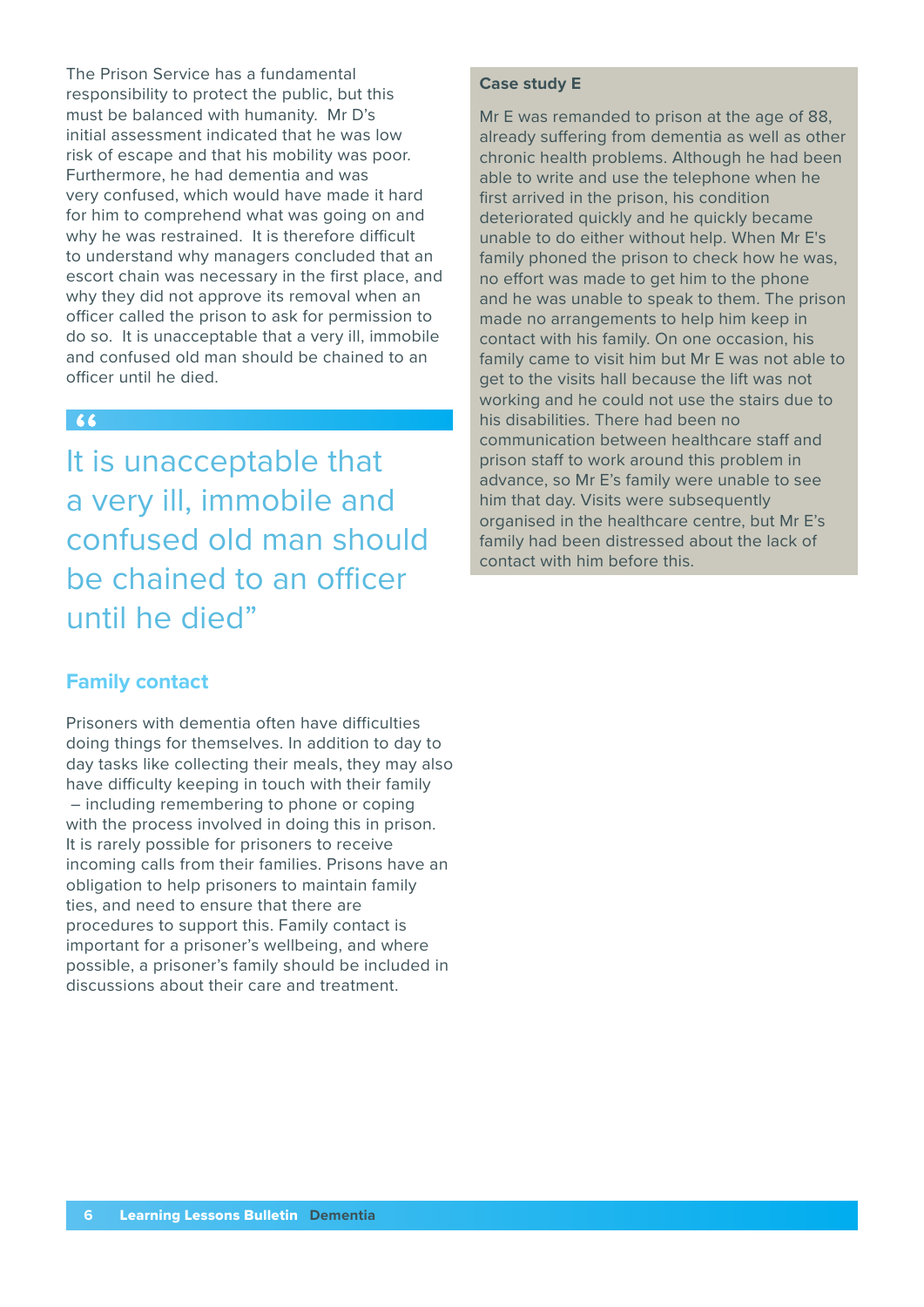# **Endnotes**

- 1 Ministry of Justice (2015) Prison population projections 2015-2021 England and Wales. Available online: *[https://www.gov.uk/government/uploads/system/uploads/attachment\\_data/file/480031/prison](https://www.gov.uk/government/uploads/system/uploads/attachment_data/file/480031/prison-population-projections-2015-2021.pdf)[population-projections-2015-2021.pdf](https://www.gov.uk/government/uploads/system/uploads/attachment_data/file/480031/prison-population-projections-2015-2021.pdf)*
- 2 Alzheimer's Society (2016) Fix Dementia Care: Hospitals. Available online: *[www.alzheimers.org.uk/](www.alzheimers.org.uk/fixdementiacare) [fixdementiacare](www.alzheimers.org.uk/fixdementiacare)*
- 3 Department of Health (2015) Prime Minster's Challenge on Dementia 2020. Available online: *[https://](https://www.gov.uk/government/uploads/system/uploads/attachment_data/file/414344/pm-dementia2020.pdf) [www.gov.uk/government/uploads/system/uploads/attachment\\_data/file/414344/pm-dementia2020.pdf](https://www.gov.uk/government/uploads/system/uploads/attachment_data/file/414344/pm-dementia2020.pdf)*
- 4 Department of Health (2016) Prime Minster's Challenge on Dementia 2020: Implementation Plan. Available online: *[https://www.gov.uk/government/uploads/system/uploads/attachment\\_data/](https://www.gov.uk/government/uploads/system/uploads/attachment_data/file/507981/PM_Dementia-main_acc.pdf) [file/507981/PM\\_Dementia-main\\_acc.pdf](https://www.gov.uk/government/uploads/system/uploads/attachment_data/file/507981/PM_Dementia-main_acc.pdf)*
- 5 Alzheimer's Society (2014) Dementia UK update. Available online: *[https://www.alzheimers.org.uk/site/](https://www.alzheimers.org.uk/site/scripts/download_info.php?fileID=2323) [scripts/download\\_info.php?fileID=2323](https://www.alzheimers.org.uk/site/scripts/download_info.php?fileID=2323)*
- 6 Mental Health Foundation (2013) Losing track of time: Dementia and the ageing prison population: treatment challenges and examples of good practice. Available online: *[https://www.mentalhealth.](https://www.mentalhealth.org.uk/publications/losing-track-time) [org.uk/publications/losing-track-time](https://www.mentalhealth.org.uk/publications/losing-track-time)*
- 7 Alzheimer's Society (2014) Dementia UK update. Available online: *[https://www.alzheimers.org.uk/site/](https://www.alzheimers.org.uk/site/scripts/download_info.php?fileID=2323) [scripts/download\\_info.php?fileID=2323](https://www.alzheimers.org.uk/site/scripts/download_info.php?fileID=2323)*
- 8 Mental Health Foundation (2013) Losing track of time: Dementia and the ageing prison population: treatment challenges and examples of good practice. Available online: *[https://www.mentalhealth.](https://www.mentalhealth.org.uk/publications/losing-track-time) [org.uk/publications/losing-track-time](https://www.mentalhealth.org.uk/publications/losing-track-time)*
- 9 National Offender Management Service (2013) Hidden Disabilities: Dementia (Essential Guide for Prison Officers)
- 10 Mental Capacity Act 2005. Available online at: *<http://www.legislation.gov.uk/ukpga/2005/9/contents>*
- 11 Prisons and Probation Ombudsman (2013) Learning lessons bulletin: Restraints. Available online: *[http://](http://www.ppo.gov.uk/?p=3718) [www.ppo.gov.uk/?p=3718](http://www.ppo.gov.uk/?p=3718)*